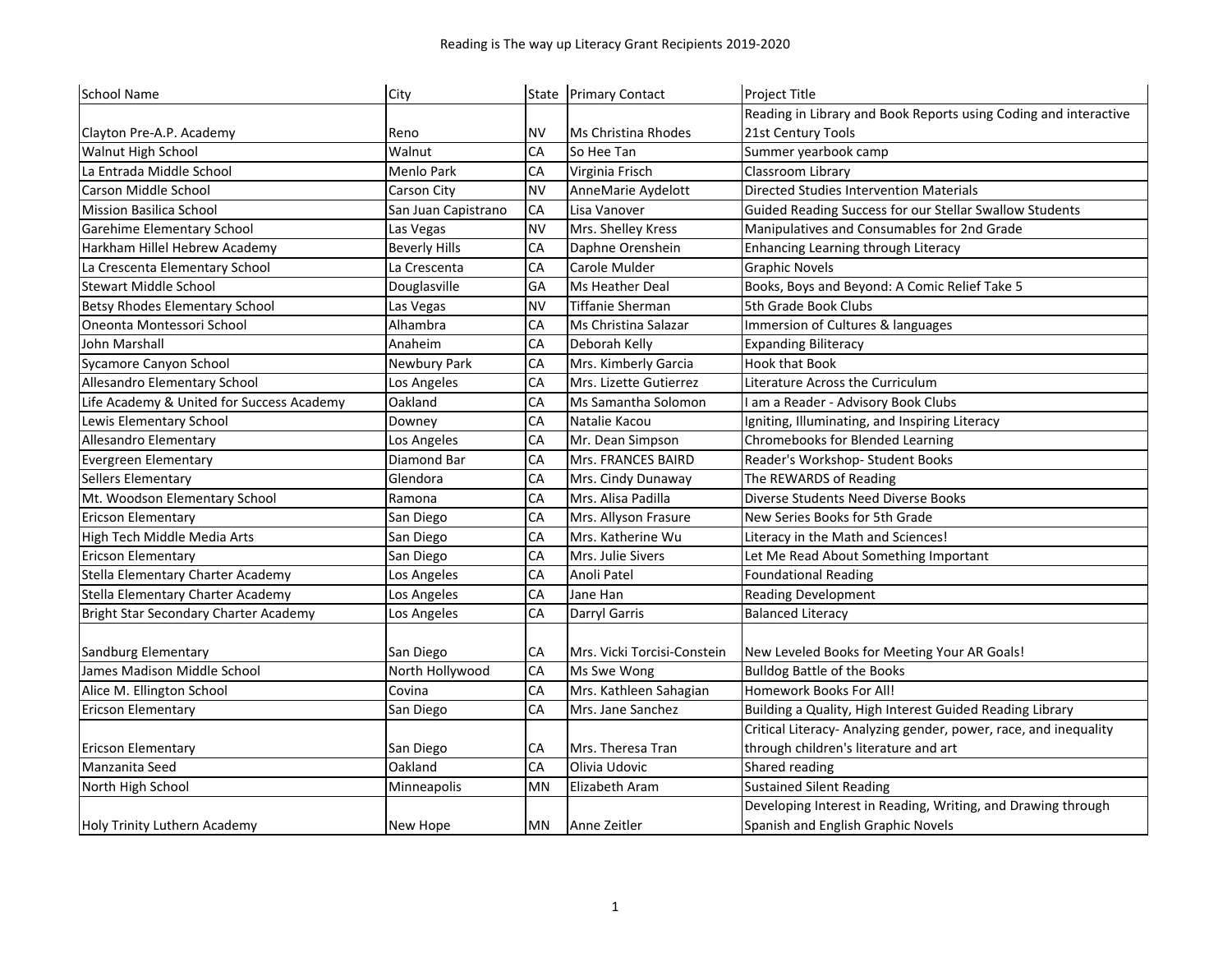| John L. Webster Elementary School                           | Malibu         | СA        | <b>Stacy Harris</b>       | Non-Fiction Leveled Readers For Struggling Second Graders           |
|-------------------------------------------------------------|----------------|-----------|---------------------------|---------------------------------------------------------------------|
| <b>Cullen Elementary</b>                                    | Glendora       | CA        | Mrs. Janice Ahrens        | Double sided bookcase for library books                             |
| High Tech Elementary                                        | San Diego      | CA        | <b>Mackenzie Moriarty</b> | Classroom Library                                                   |
| Watts Learning Center Foundation Inc                        | Los Angeles    | CA        | Mrs. Sue Raitano          | <b>Book Bash</b>                                                    |
| High Tech High                                              | San Diego      | CA        | Mrs. Gina Wickstead       | <b>Individual Reading Time</b>                                      |
| High Tech Middle Media Arts                                 | San Diego      | CA        | Mrs. Jennie Ganesan       | <b>Character Traits</b>                                             |
| High Tech Middle Media Arts                                 | San Diego      | CA        | Julie Ruble               | Project Identity                                                    |
| Brighten Academy Charter School                             | Douglasville   | GA        | Kriston Peterson          | Read, Therefore I Know                                              |
| Vassiliadis Elementary School                               | Las Vegas      | <b>NV</b> | Paul Catania              | Leveled Reading Library                                             |
| Mesa Verde Middle School                                    | San Diego      | CA        | Heather Ferguson          | To Be a Slave                                                       |
| Hermosa View School                                         | Hermosa Beach  | CA        | <b>Heather Meyers</b>     | Dahl Hardcover Library Set                                          |
| Sandburg Elementary                                         | San Diego      | CA        | Laura Codiga-Edwards      | Take Home Reading materials/games                                   |
| New Heights Charter School                                  | Los Angeles    | CA        | Ms Christine Chavez       | Building Literacy With Engaging, Just-Right Texts                   |
| North County Education Foundation Inc                       | Escondido      | CA        | Dr. Stacey Perez          | Reader's Choice: No Matter What, No Matter Where.                   |
| Sandburg Elementary                                         | San Diego      | CA        | Mrs. Serena Newell        | Reader's Theater                                                    |
|                                                             |                |           |                           |                                                                     |
| Judy Ivie Burton Technology Academy High School Los Angeles |                | СA        | Mr. Anh-Tuan La           | Increasing Literacy Skills and Student Engagement                   |
| George Washington Elementary School                         | <b>Burbank</b> | CA        | Mrs. Erin Diamond         | TheatreWorks USA Field Trip                                         |
| North Lakes Academy                                         | Forest Lake    | MN        | Mr. Mitch Houle           | Attending Romeo and Juliet Performance                              |
|                                                             |                |           |                           |                                                                     |
| The Parish School at St. Edward the Confessor               | Dana Point     | CA        | Mrs. Megan Morrow         | 'Star-Books" Book tasting Event and Book Sets                       |
| Mayall Academy of Arts and Technology                       | North Hills    | CA        | Linda Kim                 | Reading is Fundamental                                              |
| <b>Grace Miller Elementary</b>                              | La Verne       | CA        | Mrs. Tiffany Huie         | We Write to Sources!                                                |
| Nick Poulakidas Elementary School                           | Reno           | <b>NV</b> | Ms Jamie Sheahan          | Reading for All                                                     |
| Horizon Science Academy Twin Cities                         | Minneapolis    | <b>MN</b> | Mr. Jousef Camizci        | <b>School Library</b>                                               |
| Rise Kohyang High School                                    | Los Angeles    | CA        | Mr. Elias Pappas          | <b>Literacy For All</b>                                             |
|                                                             |                |           |                           | Help Students Prepare for College by Visiting Local Colleges Before |
| Trabuco Hills High School                                   | Mission Viejo  | CA        | Mr. Scott Mann            | Accepting Large Amounts of Student Debt                             |
| 99th St. Elementary                                         | Los Angeles    | CA        | <b>Courtney Moore</b>     | 99th Street Scholars Soar in the 21st Century!                      |
| Serrano Intermediate School                                 | Lake Foresrt   | CA        | Mrs. Elizabeth Kahf       | Literature for ALL of our Learners                                  |
| Mark Keppel High School                                     | Alhambra       | CA        | christina carmona         | Diverse Authors/Novels Book Study and Discussion Group              |
|                                                             |                |           |                           |                                                                     |
| Mark Keppel High School                                     | Alhambra       | СA        | Shelia Sutton             | Know My Name: An Examination of Rape Culture and Consent            |
| 95th Street Preparatory School                              | Los Angeles    | CA        | Laurel Bullock            | <b>Roybal Readers</b>                                               |
| Markham Elementary School                                   | Oakland        | CA        | Dr. Nikita Gibbs-Nolen    | Affirming our Beauty                                                |
| Yorba Middle School                                         | Orange         | CA        | Katie Zeich               | Hispanic Literature Library                                         |
|                                                             |                |           |                           |                                                                     |
| Explorer Elementary School (High Tech High)                 | San Diego      | СA        | Jessica Lewis             | Giving Students Meaningful and Modern Guided Reading Books          |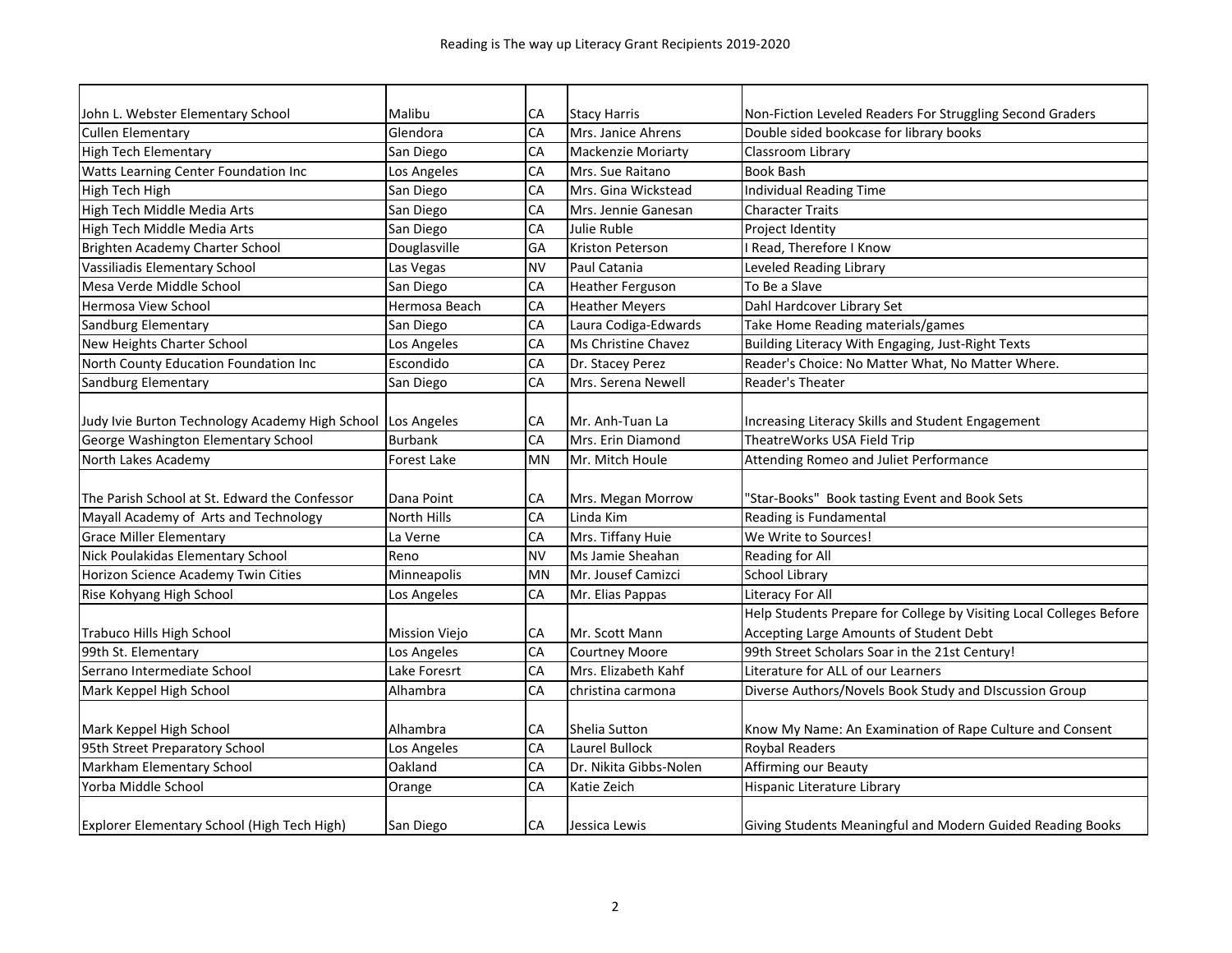| High Tech High                              | San Diego        | CA        | Shira Feifer          | Providing Students Meaningful and Modern Guided Reading Books   |
|---------------------------------------------|------------------|-----------|-----------------------|-----------------------------------------------------------------|
| High Tech High                              | San Diego        | CA        | Dana Gaertner         | 1st Grade Reading to Learn                                      |
| Dr. Sammy Lee Medical And Health Science    |                  |           |                       |                                                                 |
| <b>Magnet Elementary</b>                    | Los Angeles      | CA        | Carolina Lima         | Technology to Support Literacy Success                          |
| St Anthony Of Padua                         | Gardena          | CA        | Ms Rebecca Strohm     | Using Books to Celebrate Differences and Diversity              |
|                                             |                  |           |                       | Developing a Maker Mindset by integrating STEAM activities with |
| Sandburg Elementary                         | San Diego        | CA        | Mrs. Kristine Weiner  | Literature                                                      |
|                                             |                  |           |                       | Meeting the Diverse Needs of Students in a Project-Based        |
| Explorer Elementary School (High Tech High) | <b>SAN DIEGO</b> | CA        | Meg Hassey            | Classroom                                                       |
| Magnolia Elementary School Library          | Carlsbad         | CA        | Mrs. Tiana David      | Comprehension and Communication Through Book Clubs              |
|                                             |                  |           |                       | Literacy Intervention Program entitled "Leveled Literacy        |
| Sandburg Elementary                         | San Diego        | CA        | Mrs. Karen Kozma      | Intervention" - Red level                                       |
| Hmong International Academy                 | Minneapolis      | <b>MN</b> | Laura Potopa          | Diverse children's literature for second grade                  |
| Heritage E-STEM Magnet School               | West St. Paul    | MN        | Erin Schmidt          | Special Education and ESL Classroom Libraries                   |
| High Tech Middle North County               | San Marcos       | CA        | Ms Julia Jacobsen     | <b>Project-Based Literacy</b>                                   |
|                                             |                  |           |                       | Diverse Scientists and Women in History: New Library Books to   |
| Academy Of The Holy Angels                  | Richfield        | <b>MN</b> | <b>Mary Elling</b>    | <b>Support Class Projects</b>                                   |
| Anne Sullivan                               | Minneapolis      | MN        | Mrs. Kaylen Gores     | Multi sensory learning                                          |
| Thomas Edison High School                   | <b>Mpls</b>      | <b>MN</b> | Ms Jill Laven Spencer | Books to help developing readers                                |
| Corona Avenue Elementary                    | Bell             | CA        | Ms Michelle Park      | Fun Books for the Class Library                                 |
| Solano Elementary School                    | Los Angeles      | CA        | Ms Vicky Yim          | Learning With The Osmo                                          |
| Barton Open School                          | Minneapolis      | <b>MN</b> | Carrie Proetz         | <b>Native American Studies</b>                                  |
| Cold Springs Middle School                  | Reno             | <b>NV</b> | Mrs. Erin Beatie      | Reading Our Way to Social and Emotional Skills                  |
| <b>Huffaker Elementary School</b>           | Reno             | <b>NV</b> | Mrs. Jennifer Hill    | <b>School Library Revitalization</b>                            |
| Lead Public Schools Inc                     | Nashville        | <b>TN</b> | Ms Eloise Alexis      | Activating a Bright Future for All Students                     |
| Saint Vincent's Day Home                    | Oakland          | CA        | Mr. Zachary Cohen     | Read to Me                                                      |
| Ramon C. Cortines High School of Visual and |                  |           |                       |                                                                 |
| Performing Arts                             | Los Angeles      | СA        | Mr. Mark Gozonsky     | People in Nature in Crisis                                      |
| Weekday Preschool Of Northridge United      |                  |           |                       |                                                                 |
| Methodist Church                            | Northridge       | СA        | Mrs. Debbie Convoy    | Loose Parts for Literacy                                        |
| <b>Bancroft Elementary</b>                  | Minneapolis      | <b>MN</b> | <b>Barb Werner</b>    | Inclusion & Diversity in the Media Center                       |
|                                             |                  |           |                       | Collaborative Learning and Community Connections Through        |
| Conway Elementary                           | <b>ESCONDIDO</b> | СA        | Tanya Turek           | Literature                                                      |
| <b>Allesandro Elementary</b>                | Los Angeles      | CA        | Johnny Mendez         | All the Money is the World (Is that all it takes?)              |
| 95th Street Preparatory School              | Los Angeles      | CA        | Manuel Nava           | <b>Updating A Precious Resource-Our Library</b>                 |
|                                             |                  |           |                       | Open School's Chocolate Factory: A Read-A-Thon of Pure          |
| Open Magnet Charter School                  | Los Angeles      | CA        | Pamela Evans          | Imagination                                                     |
| Kate Smith Elementary School                | Sparks           | <b>NV</b> | Mrs. Lauren Frydman   | SEL Diverse Learner Library                                     |
| Citizens of the World #2                    | Los Angeles      | CA        | Shay Levy             | Diverse Library for Diverse Learners                            |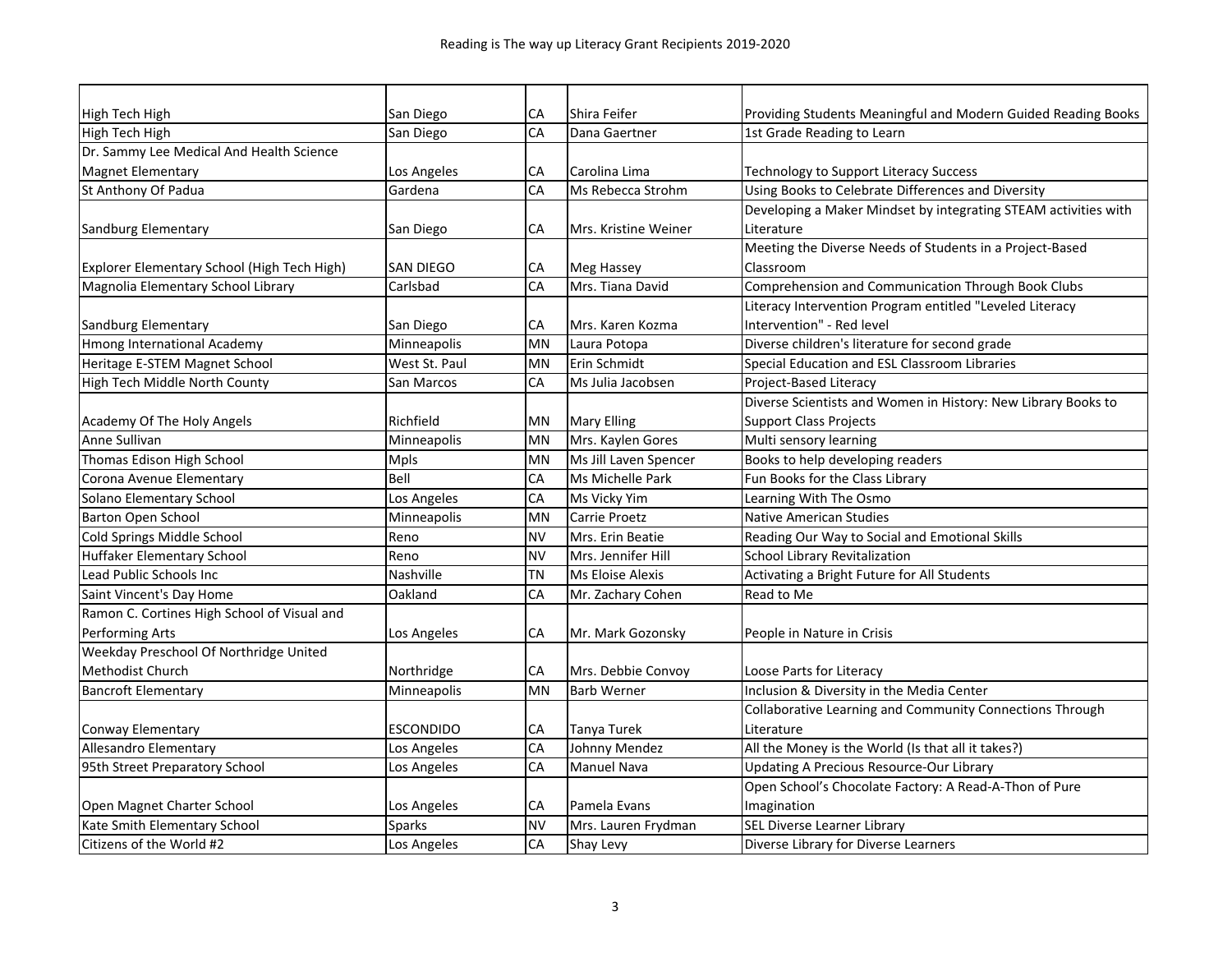| Pastor Of Good Sheperd Catholic Parish In San      |                |           |                         |                                                                    |
|----------------------------------------------------|----------------|-----------|-------------------------|--------------------------------------------------------------------|
| Diego Ca Corp Sole                                 | San Diego      | СA        | Kyle Solano             | Library and book club building                                     |
| Solano Elementary School                           | Los Angeles    | CA        | Mindy Tam               | Making Learning Accessible for ALL                                 |
| Wellstone International High School                | Minneapolis    | <b>MN</b> | Mr. Robert Peterson     | High/Low Hook Books                                                |
|                                                    |                |           |                         |                                                                    |
|                                                    |                |           |                         | Introducing! (Using Picture Books to Introduce General             |
| Andersen United Community School                   | Minneapolis    | MN        | Ms Della Harr           | Education Topics to Students Receiving Special Education Services) |
|                                                    |                |           |                         | Literacy Intervention Program entitled "Leveled Literacy           |
| Sandburg Elementary                                | San Diego      | СA        | William Kennedy         | Intervention" - Blue Level                                         |
| Dowling Urban Environmental School                 | Minneapolis    | MN        | <b>Melina Mangal</b>    | Bringing Words to Life!                                            |
| Pastor Of Good Sheperd Catholic Parish In San      |                |           |                         |                                                                    |
| Diego Ca Corp Sole                                 | San Diego      | CA        | Teresa McKinney         | Leer Para Avanzar - (Spanish) Reading for Advancement              |
| Explorer Elementary School (High Tech High)        | SAN DIEGO      | CA        | Mrs. Lisa Gore          | Sharing the joy of reading!                                        |
| Allesandro Elementary                              | Los Angeles    | CA        | Mrs. Lucy Escobedo      | Young Students Learn About Financial Literacy                      |
| Holy Family School                                 | South Pasadena | CA        | Mrs. Shannon Porter     | Makerspace Book Bundles                                            |
| <b>Ericson Elementary</b>                          | San Diego      | CA        | Mrs. Vanessa Mitchell   | High Interest Guided Reading Books                                 |
| Felicitas and Gonzalo Mendez High School           | Los Angeles    | CA        | Ms Kim Leng             | Keep Teens Reading with New Books!                                 |
| High Tech Middle Chula Vista                       | Chula Vista    | CA        | Mr. Hayden Gore         | Create a culture of reading                                        |
| Elizabeth Hall International                       | Minneapolis    | MN        | Ms Janet Parker         | Freedom's Promise: Book Series and Author Visit                    |
| Justice Street Charter Academy                     | West Hills     | CA        | Najma Hussain           | Library STEAM                                                      |
| <b>Endeavor College Preparatory Charter School</b> | Los Angeles    | СA        | Ms Rachel Soskin        | Increasing Cultural Relevance to Our Differentiated Reading        |
|                                                    |                |           |                         |                                                                    |
| Endeavor College Preparatory Charter School        | Los Angeles    | СA        | Ms Angeline Pinlac      | Expanded Independent Reading Library for 1st & 2nd Grade           |
| DeLaSalle High School                              | Minneapolis    | MN        | Judith Roggow           | History Day & Reading for Learning - Library                       |
| <b>Turtleback Elementary School</b>                | San Diego      | CA        | Ms Deborah Tison        | Reading Group Book Update                                          |
| Roybal Learning Center                             | Los Angeles    | CA        | Ms Letha Wells          | My Book as a Mirror                                                |
| The FAIR School                                    | Minneapolis    | MN        | Mary Pat Cumming        | 'Falcon's Reading Nook"                                            |
| Whittier International                             | Minneapolis    | <b>MN</b> | Laurie Lamberty         | Reading is the Way Up                                              |
| <b>Bryn Mawr Elementary</b>                        | Minneapolis    | MN        | Ms Sher Swanby          | Diversity Books Media Signage                                      |
|                                                    |                |           |                         |                                                                    |
| Clara Barton Open School                           | Minneapolis    | MN        | Angie Endo              | Large Print Book Collection to Support Literacy Development        |
| Stonehurst STEAM Magnet Elementary                 | Sun Valley     | CA        | Ms Shannon Garrison     | <b>Planet Protectors</b>                                           |
| 99th St. Elementary                                | Los Angeles    | CA        | Ms Cristina Sanges      | <b>Books as Calls to Actions</b>                                   |
|                                                    |                |           |                         | Rhythm Activities: Improving Focus, Self Regulation, & Core        |
| <b>Webster Elementary</b>                          | Minneapolis    | MN        | <b>Ginger Kranz</b>     | <b>Academics</b>                                                   |
| High Tech Middle Media Arts                        | San Diego      | CA        | Mrs. Lakesha Frost      | Reading in every classroom                                         |
| High Tech Middle Media Arts                        | San Diego      | CA        | Mr. Shane Duenow        | Reading in every classroom                                         |
| Magnolia Elementary School Library                 | Carlsbad       | CA        | Kathleen Connally       | Fostering a Love of Reading for All Students                       |
| Explorer Elementary School (High Tech High)        | SAN DIEGO      | CA        | Mrs. Kamilah Abdul-Alim | Opening My World with Books                                        |